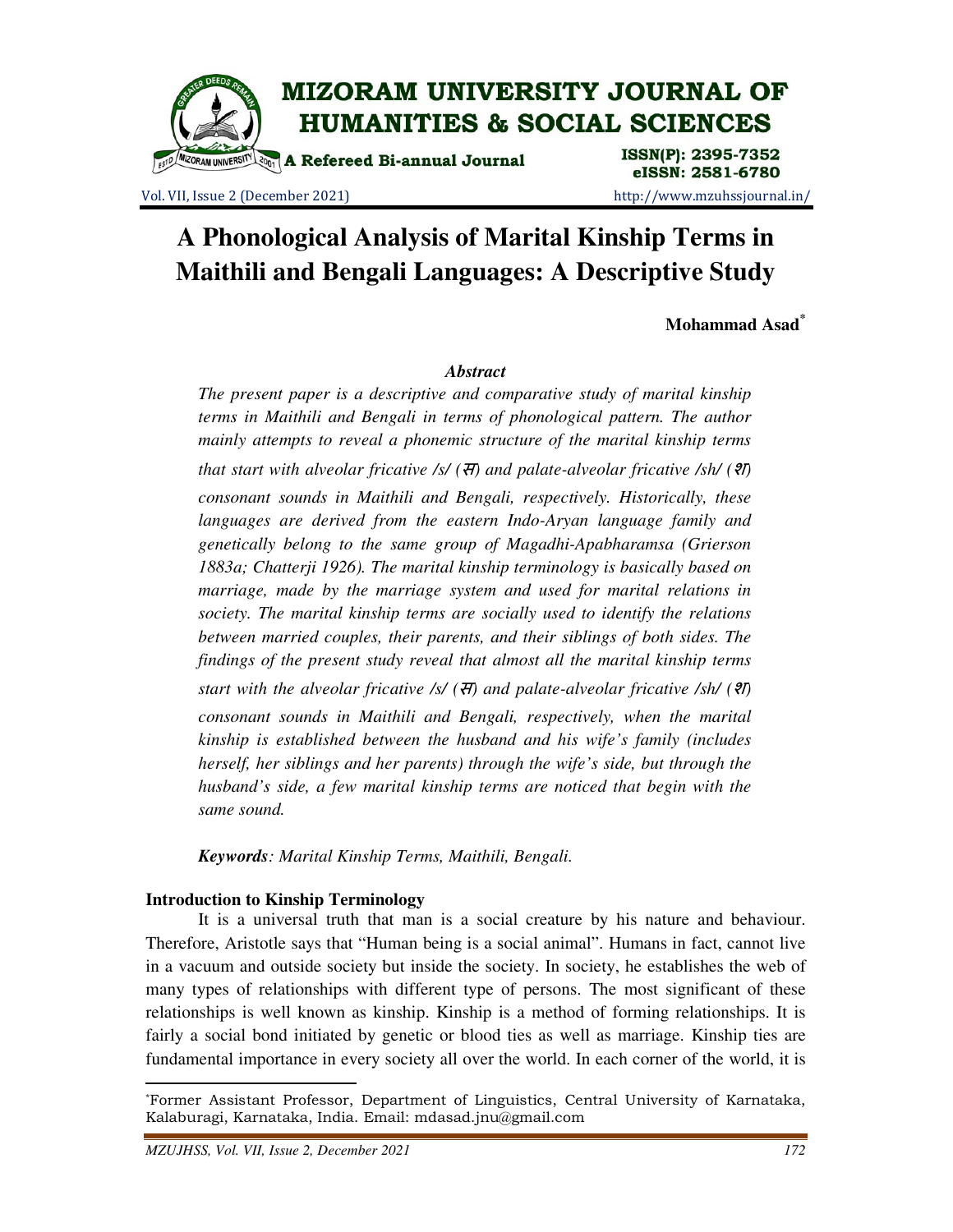a social recognition and expression of family relationships formed on the basis of marriage, procreation, and adoption. As matter of fact, a social recognition of a relationship is more important than the biological bond. If a relationship socially is not recognized or accepted, then it is not included within the realm of kinship. 'Kinship term as an anthropological object is considered in the mid of nineteenth century. The constituting of kinship is not a divine creation but a human and social creation' (Trautmann 2000).

 Kinship bio-linguistically abodes in unconscious knowledge and is directly available to consciousness for the articulation in speech. Morgan (1871) suggests that kinship terminologies are aspects of language because they are logically ordered and hence more resistant to change, are more conservative than both the vocabulary and grammar of a language, constituting a new instrument for ethnology, more powerful than the comparison of vocabularies and grammars in uncovering historic relations among people. He further says that kinship terminology exists deep in the heart of language (Morgan 1871). According to Murdock (1949: 97-99), Kinship terms are technically classified into three different ways namely, by their mode of use, by their linguistic structure, and by their range of application. With respect to their use, two kinds of terms such as a term of address and a term of reference are employed. In the term of linguistic structure, kinship terms are classified as elementary, derivative and descriptive and as regards their range of application, they are differentiated as classificatory and denotative.

 Kinship is commonly defined on the basis of genealogy. The notion of kinship, based on genealogy was made explicit by Rivers (1924: 53) who defined "kinship…as a relationship which is determined and can be described by means of genealogies" as cited in Read (2001). Scheffler and Lounsbury (1971: 38-39) used the same idea in their comments that "where the distributional criteria are genealogical and egocentric, we speak of relations of kinship" and refer to "relations of genealogical connection" as "kinship proper". Fortes (1969: 52) also saw the fundamental aspect of kinship to be genealogical connections since these are universally utilized in building up kinship relations and categories. Robin Fox (1967) states that the study of kinship is the study of what man does with these basic facts of life-mating, gestation, parenthood, socialization and siblingship, etc. Human society is unique, he argues in that we are working with the same raw materials as exists in the animal world, but we can conceptualize and categorize it to serve social ends. These social ends include the socialization of children, and the formation of basic economic, political and religious groups.

 Broadly speaking, kinship patterns may be considered to include people related by both descent and marriage. In some cultures, kinship relationships may be considered to extend out to people and an individual has economic or political relationships with or other forms of social connections. Kinship can also refer to a principle by which individuals or groups of individuals are organized into social groups, roles, categories, and genealogy by means of kinship terms. In a more general sense, kinship may refer to a similarity or affinity between entities on the basis of some or all of their characteristics that are under focus. This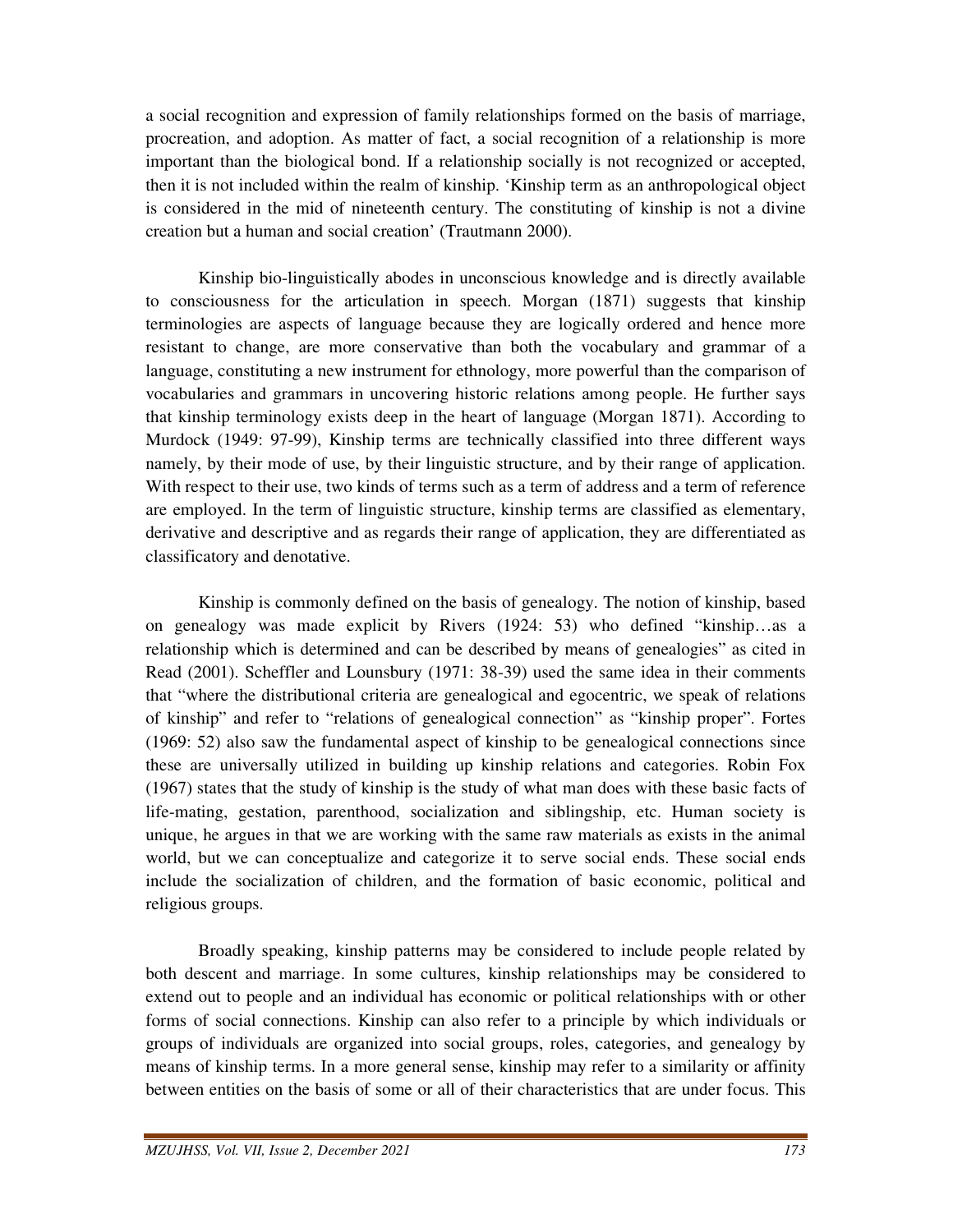may be due to a shared ontological origin, a shared historical or cultural connection, or some other perceived shared features that connect the two entities.

# **Types of Kinship**

 There are two types of kinship within a family, i.e. Consanguineal and Affinal or marital kinship. Both consanguineal and affinal relations with their kinship terms are largely found in Maithili and Bengali. However, for the present study, I would restrict myself to describe only the marital kinship terms and their phonological patterns in both languages.

# *a) Consanguineal Kinship*

 This type of kinship is based on the descent is called consanguineal kinship, commonly known as a blood relation. The relationship between a child and his parents, between children of the same set of parents, between uncles and nephews/nieces are examples of consanguineous kinship. Blood relationship or consanguineous kinship is based on the biological fact of genetic relationship between parents and children. The relationship between mother and child is the starting point of consanguineal kinship, which in its extended form includes the child's father, grandparents, uncles, cousins, and so forth. The kinship relations are made in different ways. One of them is consanguineal relation which is made by blood. It is the relation among the same stock or common ancestors. The consanguineal relations can be classified into two types of relation, namely core and peripheral. The core relation consists of one's parents, siblings, and offspring, whereas the peripheral relation consists of parent's brothers and sisters.

# *b) Affinal or Marital Kinship Terms*

 This type of kinship generally is based on marriage. This relation is made by marriage. Marriage is a socially or ritually recognized union or a legal contract between spouses that establishes rights and obligations between them, between them and their children, and between them and their in-laws. The most primary affinal relationship is the one between a husband and a wife which in its extended form includes parents and siblings of both sides and their spouses and children. Hence, the relationship between son-in-law and father-in-law is an example of affinal kinship. Similarly, one's brothers-in-laws and their children are also examples of affinal kinship.

# **Aims and Objectives**

 For the present work, I have gone through the literature review and found that several works have been conducted in the area of Kinship Terminology in many languages, such as in Hindi (Vatuk 1969; Jamous 1991; Koul 2008; Syryanarayan and Larina 2012), in Punjabi (Vatuk 1972; Leaf 1971), in Assamese (Sarma et al. 2005), in Lambada (Maloth 2014), in Bengali (Inden and Nichola 2005) and so forth. It was noticed that most of the above works provided an insightful observation for the study of kinship terminologies in general and also showed that the kinship terminologies are closely similar to the Hindi language. Some of the above works discussed the kinship terminologies in terms of a reference and an address. However, in my opinion, no study has been conducted yet in Maithili and Bengali to explore the phonological structures of marital kinship terms that run through the wife's side and also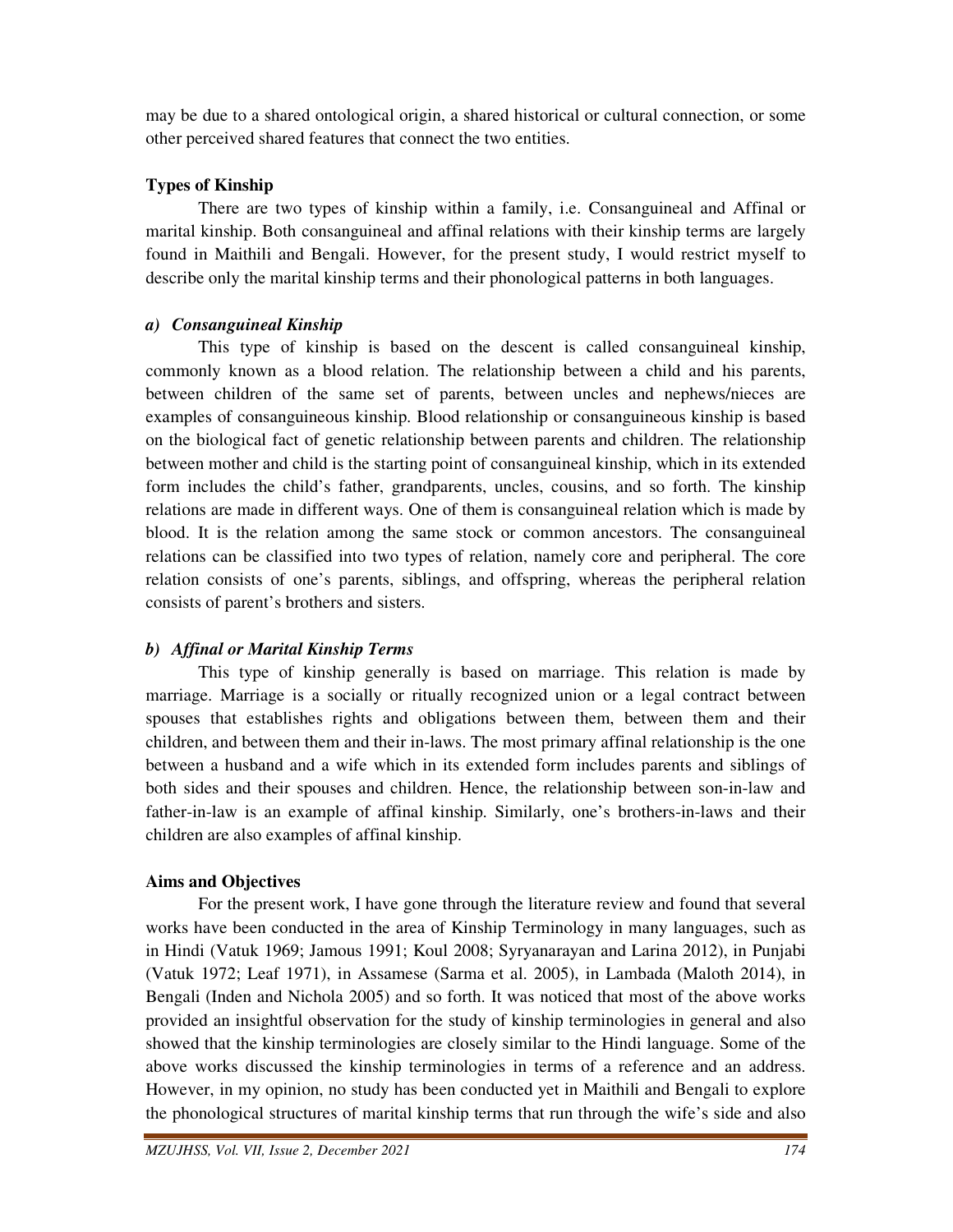the husband's side. In order to understand the phonological structure of the marital kinship terminology, it is obligatory to investigate the topic.

The major goals of the present paper are as follows.

- a) To explore the similarities and differences of the martial kinship terms found in Maithili and Bengali languages.
- b) To exhibit that almost all the major marital kinship terms phonologically start with the alveolar fricative phoneme /s/  $(\text{H})$ in Maithili and the palate-alveolar fricative phoneme

/sh/ (श)in Bengali, when the kinship relations run from the husband's side (includes himself, his parents)to the wife's family (includes herself, her siblings and parents) through the wife's side.

c) To show that a few major marital kinship terms phonologically begin with the alveolar fricative phoneme /s/ (स)in Maithili and the palate-alveolar fricative phoneme /sh/ (श)in Bengali, when the kinship relations run from the wife's side (includes herself, and her parents) to her husband's side (includes himself, his siblings, and parents)through the husband's side.

#### **Methodology**

 The Bengali data for the present paper was collected at the JNU campus, New Delhi from 10 Bengali speakers who belong to Kolkata in India, whereas the Maithili data for the same was collected at R. K. College, Madhubani from 10 Maithili speakers who all belong to the countryside of Madhubani, Bihar. The author himself is a native speaker of Maithili and reconfirmed the authenticity of the collected data. All of the informants were literate and native speakers of these languages. None of the participants had any kind of speaking, hearing disorder, and neurological symptoms. The data elicitation of the marital kinship terms was conducted through the interview process. The secondary data has also been considered for the present study. After that, it was analyzed linguistically.

#### **Marital Kinship Terms in Maithili and Bengali**

 The relationships that are made by the marriage system are called affinal relations. In this way, there are two major ways to establish the relations although there are other ways for establishing the relation. Similar to the consanguineal relations, the affinal relations also have further two types. They are core and peripheral affinal relations which are described below. The core affinal relation consists of one's parents, siblings, and offspring and the peripheral affinal relation consists of parent's brothers, and sisters. Here, I primarily focus only on core affinal kinship terms, not a peripheral one.

 For convenience and better understanding, the most standard and common ethnological abbreviations are used for the present paper.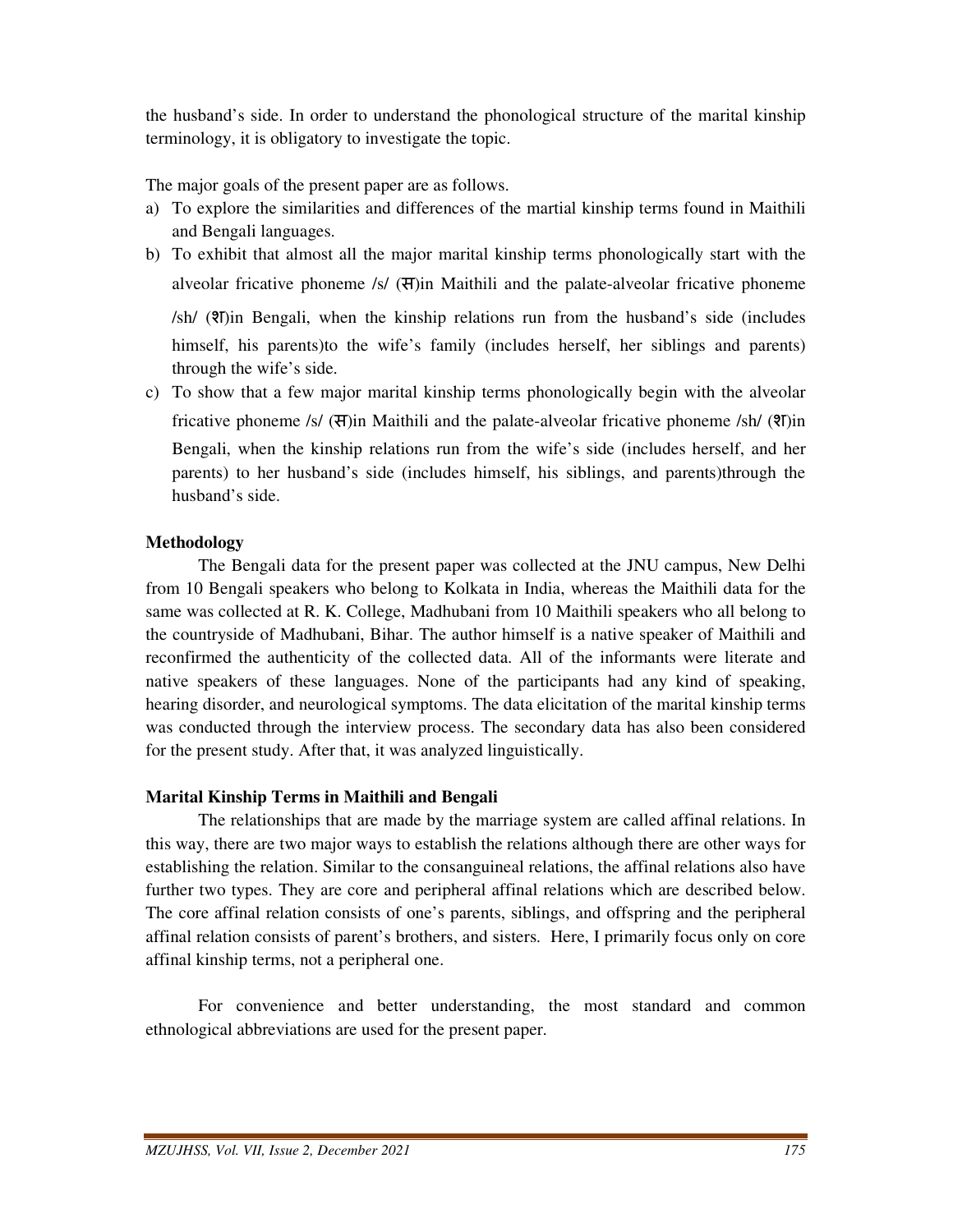|                | Mother       | (M)            | Father         | (F) |
|----------------|--------------|----------------|----------------|-----|
|                | Sister       | Z)             | <b>Brother</b> | (B) |
|                | Daughter     | (D)            | Son            | (S) |
|                | Wife         | (W)            | Husband        | (H) |
|                | Elder        | (E             | Younger        | (Y) |
|                | First        | (F)            | Second         | (S) |
| $\overline{ }$ | $\mathbf{v}$ | $\mathbf{a}$ . |                |     |

Table 1: Standard and Common Ethnological Abbreviations for the kinship

e.g. WyZ = Wife's younger Sister

#### **[A] Core Affinal Kinship Terms: Through Wife's side**

 This section is divided into three sub-sections. Firstly, we see the core kinship terms used to identify relationships between the husband and his wife's family (includes herself, her siblings, and parents) through the wife's side. Secondly, the kinship terms are used for the bond relationship between the husband's parents and the wife's parents, and thirdly, the kinship terms are used to identify the relationships between the first wife and the second wife.

#### *a) Core Affinal Kinship Terms: Marital Relationship between Husband and Wife's Family*

 In this section, we look at the main core kinship terms used in Maithili and Bengali to identify the relationship between the husband and his wife's family (includes herself, her parents, and siblings) through the wife's side. The data is represented in table 2 below which presents all the possible marital kinship terms found in both languages.

 Note that for the better comprehension and understanding of the kinship terms, the Roman Letters stand for the Devanagari letters are as presented here, such as, /a/ '3<sup>3</sup>', /aa/'आ', /o/ 'ओ', /s/ 'स', /sh/ 'श', /chh/ 'छ', /t/ 'त', /T/ 'ट', /Th/ 'ठ', /dh/ 'ध' and /j/ 'ज'

| Sl.<br>N <sub>o</sub> | Kinship<br>Relations | Kinship Terms Kinship<br>in Maithili | <b>Terms</b><br>in Bengali | English<br>Meanings                              |
|-----------------------|----------------------|--------------------------------------|----------------------------|--------------------------------------------------|
| 1.                    | WF's home            | saasur                               | shoshurbaari               | father-in-law's home                             |
| 2.                    | WF                   | sasur                                | shoshur                    | father-in-law                                    |
| 3.                    | WM                   | saaus                                | shaashuri                  | mother-in-law                                    |
| 4.                    | WyB                  | saalaa/saar<br>(chhoTkaa)            | shaalaa<br>(chhoTo)        | brother-in-law (younger)                         |
| 5.                    | WeB                  | saalaa/saar<br>(barkaa)              | shaalaa<br>(boro)          | brother-in-law (elder)                           |
| 6.                    | WyBW                 | sarhojini<br>(chhoTki)               | shaalaabou<br>(chhoTo)     | wife<br>brother-in-law's<br>(younger)            |
| 7.                    | WeBW                 | sarhojini<br>(ieThki)                | shaalaabou<br>(boro)       | wife<br>in<br>law's<br><b>brother</b><br>(elder) |

Table 2: Core Marital Kinship Terms: Marital Relationship between Husband and Wife Family through Wife's side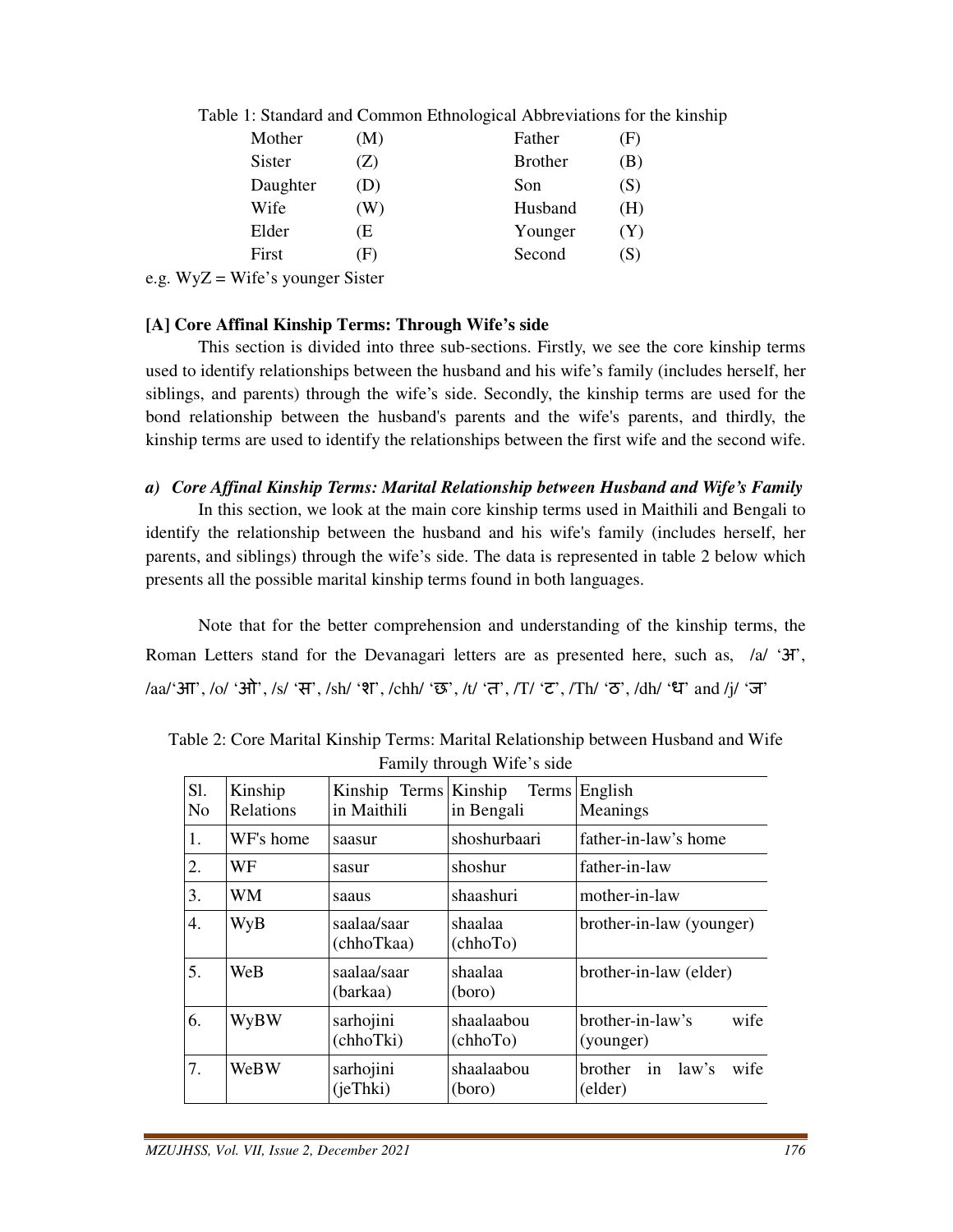| 8.  | <b>WBS</b> | sarbeTaa                 | shaalaarchhele     | brother-in-law's son                    |
|-----|------------|--------------------------|--------------------|-----------------------------------------|
| 9.  | <b>WBD</b> | sarbeTi                  | shaalaarmeye       | brother-in-law's daughter               |
| 10. | WyZ        | saair/saali<br>(chhoTki) | shaali<br>(chhoTo) | sister-in-law (younger)                 |
| 11. | WeZ.       | saair<br>(ieThki)        | shaali<br>(boro)   | sister-in-law (elder)                   |
| 12. | WyZH       | saarhu<br>(chhoTkaa)     | shaarur(chhoTo)    | sister-in-law's<br>husband<br>(younger) |
| 13. | WeZH       | saarhu<br>(barkaa)       | shaarur (boro)     | sister-in-law's<br>husband<br>(elder)   |
| 14. | WZS        | saairbeTaa               | shaalirchhele      | sister-in-law's son                     |
| 15. | WZD        | saairbeTi                | shaalirmeye        | sister-in-law's daughter                |

 In the above table 2, it is found that there is a total of 15 marital kinship terms that run from the husband to his wife's family in both languages. All the affinal/marital kinship terms phonologically are started with the alveolar fricative consonant sound /s/ in Maithili and with the palate-alveolar fricative consonant sound/sh/in Bengali.

We can easily read the kinship relation terms in this way such as "WF's home" wife's father's home means 'the house of wife's father'. We can't say the house of wife (WH) because the house of wife could be ambiguous, i.e., the house of the wife's father and the house of the husband. I simply wrote WF's home that unambiguously indicates the house belongs to the wife's father, not the husband's house.

#### *b) Core Affinal Kinship Terms: Marital Relationship between Husband's Parents and Wife's Parents through Son's Wife (Daughter-in-law)*

 In this section, we have here the kinship terms being used to identify a bond of relationship between the husband's parents and the wife's parents. The data is presented in table 3 below.

| $m_{\rm H}$ is a divide through son s wile (daughter in faw) |                      |                                                    |            |                       |  |  |
|--------------------------------------------------------------|----------------------|----------------------------------------------------|------------|-----------------------|--|--|
| Sl.<br>N <sub>o</sub>                                        | Kinship<br>Relations | Kinship Terms in Kinship Terms English<br>Maithili | in Bengali | Meanings              |  |  |
|                                                              | <b>SWF</b>           | samdhi                                             | beyaai     | father of son's wife  |  |  |
| 2.                                                           | <b>SWM</b>           | samdhini                                           | beyaan     | mother of son's wife  |  |  |
| 3.                                                           | SWFS, SWMS           | samdhautbeTaa                                      | .          | brother of son's wife |  |  |
| 4.                                                           | SWFD, SWMD           | samdhautbeTi                                       |            | sister of son's wife  |  |  |

Table 3: Core Affinal Kinship Terms: Marital Relationship between Husband's Parents and Wife's Parents through son's wife (daughter-in-law)

 In the table 3, it is observed that the marital kinship terms showing the marital relationship between the husband's parents and the wife's parents through the son's wife,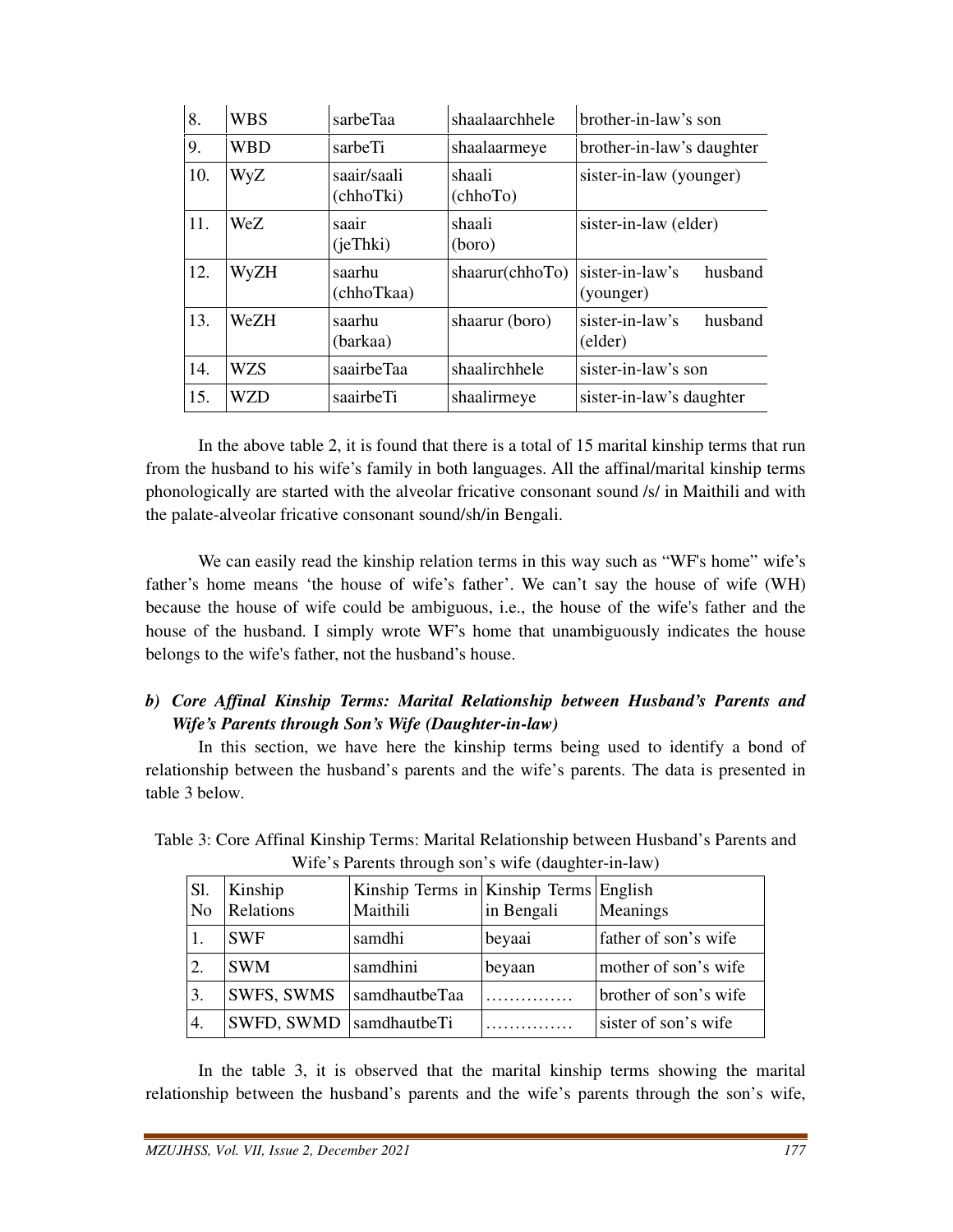start phonologically with /s/ in Maithili and with /b/ in Bengali. The observation shows that Bengali has different marital kinship terms, establish the kinship relations between the husband's parents and the wife's parents through the son's wife. Therefore, both languages show different kinship terms for the kinship relationships. Further, note that no kinship terms are found in Bengali for the SWFS/SWMS and SWFD/SWMD kinship relations.

# *c) Core Affinal Kinship Terms: Marital Relationship between Husband's First Wife and Second Wife*

 In this section, we notice the marital relationship between the first wife and the second wife. There are kinship terms in Maithili for the re-marriage and the relationships between two wives (the first wife and the second or eloped wife). The data is displayed in table 4 below.

| Sl.<br>N <sub>0</sub> | Kinship<br>Relations | Maithili                               | Kinship Terms in Kinship Terms in English Meanings<br>Bengali |                                                                                  |
|-----------------------|----------------------|----------------------------------------|---------------------------------------------------------------|----------------------------------------------------------------------------------|
|                       | sW                   | sagaai                                 |                                                               | re-marriage                                                                      |
| 2.                    | sW                   | sag-hi                                 |                                                               | second wife                                                                      |
| 3.                    | fWsW                 | sautin                                 | shotin                                                        | relation between first and<br>second wife                                        |
| 4.                    | $sW/H+$<br>relations | sautelaa(beTaa/be<br>Ti, /bhaai/bahin) | shot chhele/meye,<br>bhaai/bon                                | wife/husband<br>step<br>$+$<br>relations (son, daughter,<br>brother/sister etc.) |

Table 4: Core Affinal Kinship Terms: Marital Relationship between Husband's First Wife and Second Wife

 The above table 4 clearly illustrates that Maithili has marital kinship terms for the remarriage and the second or eloped wife, but Bengali does not have (sl no. 1 and 2). Further, notice that both Maithili and Bengali contain the kinship terms namely, "*sautin*" and "*shotin*", respectively to identify the marital kinship relation between the first wife and second wife. Furthermore, the kinship terms "*sautelaa*" in Maithili and "*shot*" in Bengali are used to address the blood relationships between the second wife/husband and their children.

#### **[B] Core Affinal Kinship Terms: Through Husband's Side**

 This section is divided into three sub-sections. Firstly, we see the core kinship terms used to identify relations between the wife and the husband's family (includes himself, and his siblings) through the husband's side. Secondly, the kinship terms are used for the bond marital relationship between the wife's parents and the husband's parents through daughter's husband, i.e. son-in-law and Thirdly, the kinship term creating the relationship between the first and second husband does not exists in both languages.

*a) Core Affinal Kinship Terms: Marital Relationship between Wife and Husband's Family through Husband's side* 

In this section, we notice that the core kinship terms are used to establish the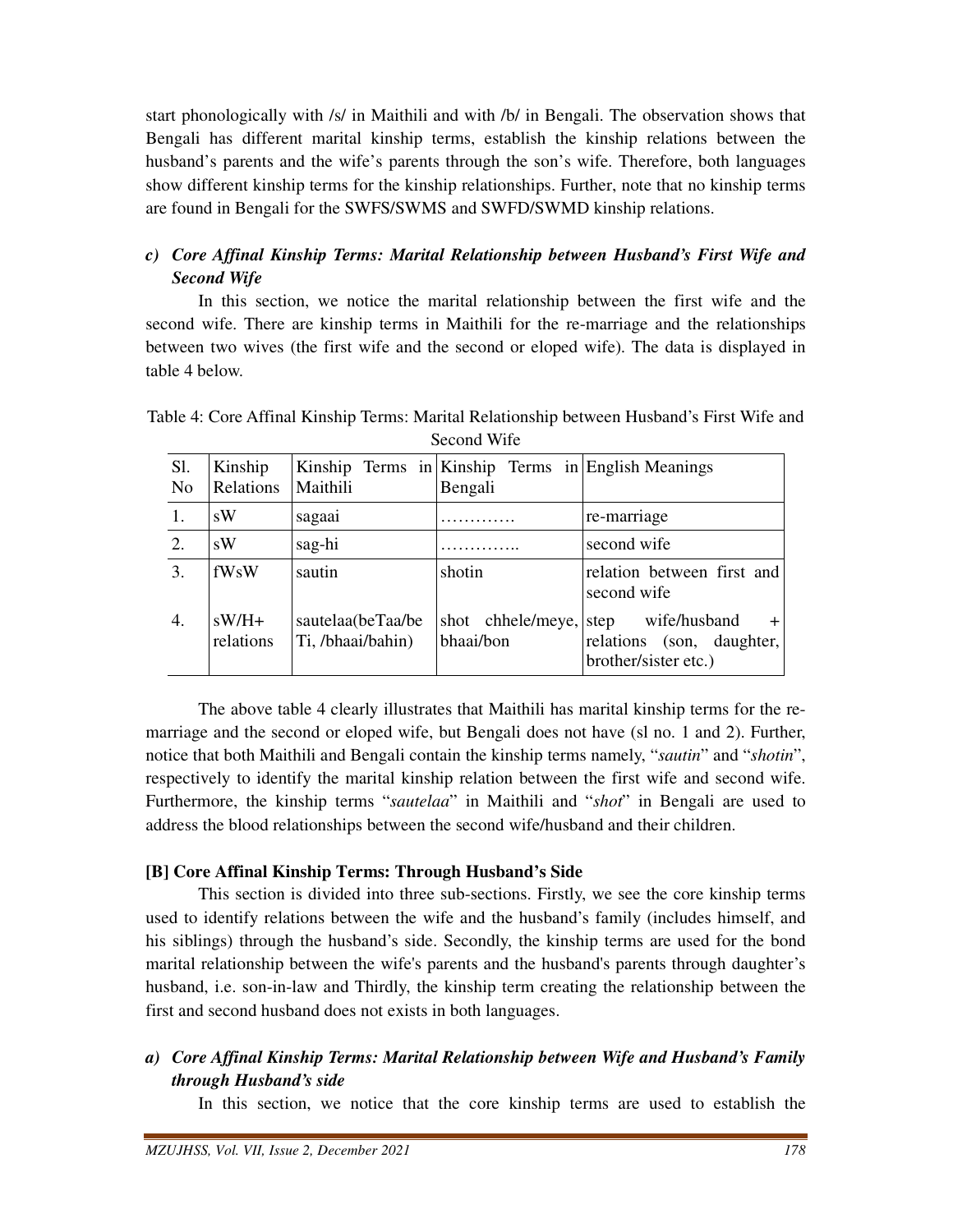relationship between the wife (includes herself and her siblings) and her husband's family (includes himself, his parents, and his siblings) through the husband's side in Maithili and Bengali. The data is shown in table 5 below.

| S1. | Kinship    | Kinship Terms | Kinship Terms | English                   |
|-----|------------|---------------|---------------|---------------------------|
| No  | Relations  | in Maithili   | in Bengali    | Meanings                  |
| 1.  | HF's home  | sasuraa       | shoshurbaari  | father-in-law's home      |
| 2.  | HF         | saasur        | shoshur       | father-in-law             |
| 3.  | HM         | saaus         | shaashuri     | mother-in-law             |
| 4.  | HyB        | diyor         | deor          | brother-in-law (younger)  |
| 5.  | HeB        | bhainsur      | bhaansur      | brother-in-law (elder)    |
| 6.  | HyZ        | nanad         | nonod         | sister-in-law (younger)   |
| 7.  | HeZ        | jeTh          | nonod         | sister-in-law (elder)     |
| 8.  | <b>HZH</b> | pahunaa       | nondaai       | sister-in-law's husband   |
| 9.  | <b>HBS</b> | jaidhi        | deorko        | brother-in-law's son      |
| 10. | <b>HBD</b> | jaidhi        | deorji        | brother-in-law's daughter |
| 11. | <b>HSS</b> | bhaignaa      | bhaignaa      | sister-in-law's son       |
| 12. | <b>HSD</b> | bhaigni       | bhaigni       | sister-in-law's daughter  |
|     |            |               |               |                           |

Table 5: Core Affinal Kinship Terms: Marital Relationship between Wife and Husband's Family through Husband's side

 In the above table 5, we notice that there are only three marital kinship terms (for HF's home, HM and HM) starts phonologically with the fricative sound /s/ and /sh/in Maithili and Bengali, respectively. The rest kinship terms occur with different phonemes namely, /d, bh, n, j, and p/ in both Maithili and Bengali. The findings show that the marital kinship terms originated through husband's side hardly are initially occurred with fricative sound /s/ and /sh/ in both languages.

## *b) Core Affinal Kinship Terms: Marital Relationship between Wife's Parents and Husband's Parents through Daughter's Husband (Son-in-law)*

 In this section, we observe the kinship terms being used to identify a bond of relationships between the wife's parents and the husband's parents through the daughter's husband i.e. son-in-law phonologically begin with the fricative sound /s/ in Maithili, but not in Bengali. The data observation exhibits that the kinship terms used to address the relationship between the wife's parents and husband's parents through son-in-law (daughter's husband) sides begin with the stop bilabial sound /b/ phonologically in Bengali. The data is represented in table 6 below.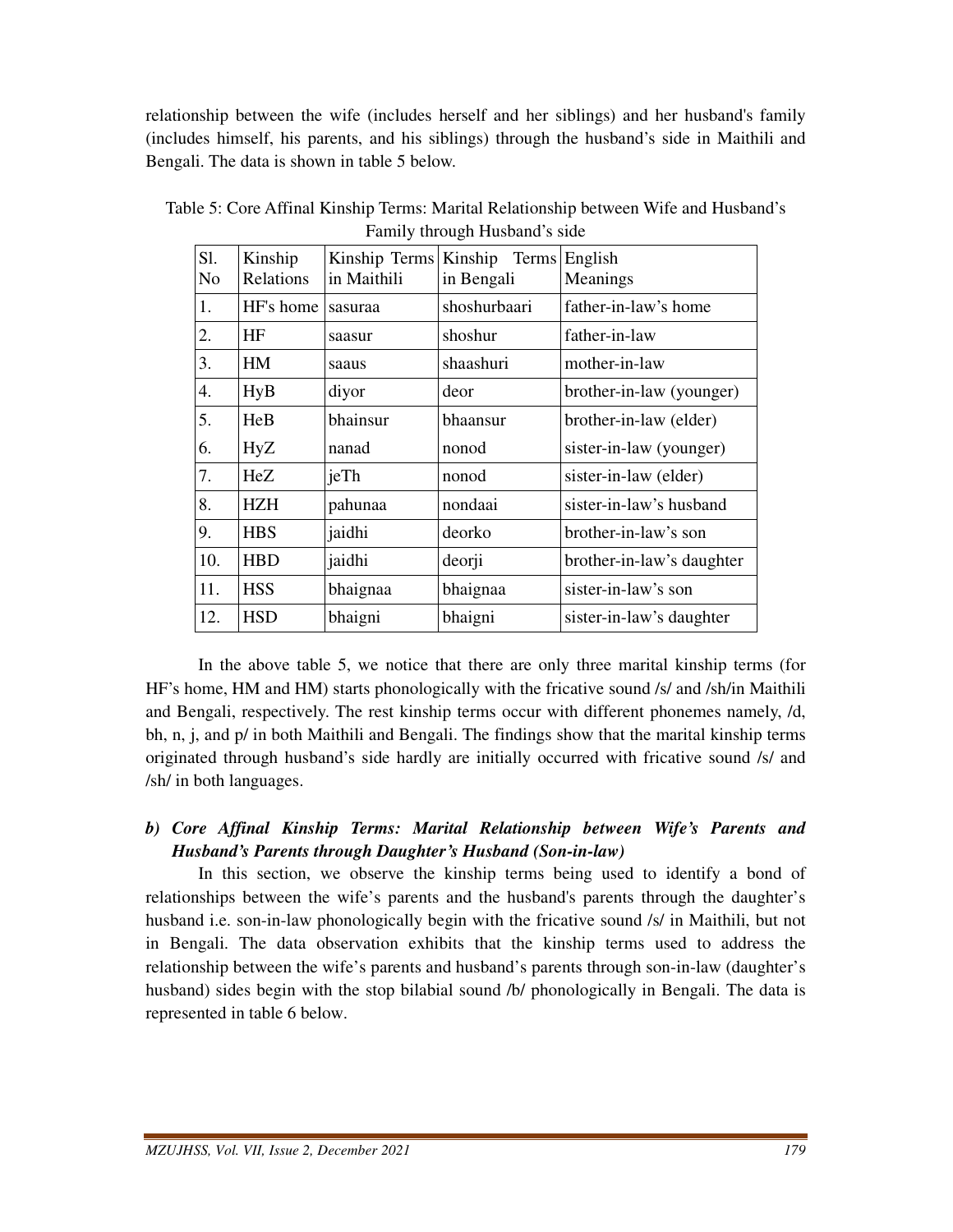| Sl.<br>N <sub>0</sub> | Kinship<br>Relations | in Maithili   | Kinship Terms Kinship Terms English<br>in Bengali | Meanings                           |
|-----------------------|----------------------|---------------|---------------------------------------------------|------------------------------------|
| 1                     | <b>DHF</b>           | samdhi        | beyaai                                            | father of daughter's<br>husband    |
| 2.                    | <b>DHM</b>           | samdhini      | beyaan                                            | mother of daughter's<br>husband    |
| 3.                    | DHFS, DHMS           | samdhautbeTaa |                                                   | brother of daughter's<br>husband   |
| 4.                    | DHFD, DHMD           | samdhautbeTi  |                                                   | daughter's<br>sister of<br>husband |

Table 6: Core Affinal Kinship Terms: Marital Relationship between Wife's Parents and Husband's Parents through Daughter's Husband (Son-in-law)

 The above table 6 represents that the kinship terms showing the marital relationship between the wife's parents and the husband's parents through the daughter's husband, i.e. son-in-law, are started with fricative sound /s/ in Maithili and with stop sound /b/ in Bengali. Further, it is also observed that Bengali has different kinship terms to address the relations between the wife's parents and the husband's parents through the daughter's husband side. Furthermore, one more point is to note here that that Bengali does not have any kinship terms for these kinship relations i.e. DHFS/DHMS and DHFD/DHMD.

## *c) Core Affinal Kinship Terms: \*Marital Relationship between Wife's First Husband and Second Husband*

 In Mithila and Bengali culture, a man can have more than one wife, but it is prohibited for a wife to have more than one husband. There is a legal as well as a religious provision that polyandry is completely prohibited in society, except few tribes in India. That's why, no kinship terms were detected linguistically to address the relationship between the first husband and the second husband in both languages.

#### **Result**

 The present study is an effort to explore the marital kinship terms that run from the husband (includes himself, and his parents) to his wife's family (including herself, her siblings, and parents) and vice-versa. Generally, two types of kinship terms are seen in the world's languages i.e. Consanguineal and Affinal. These two consanguineal and affinal kinship terms are further subdivided into Core and Peripheral kinships. For the present paper, an attempt was made to investigate only core affinal kinship terms that used to establish and address the relationship between the wife and her husband's family through the husband's side and vice-versa in both Maithili and Bengali.

 One of the major goals of the paper was to explore the similarities and differences of the marital kinship items in both Maithili and Bengali languages. The findings stated that many similarities of the marital kinship terms (see table 2) were discovered in both languages. These kinship terms phonemically begin with the fricative sound /s/ and /sh/ in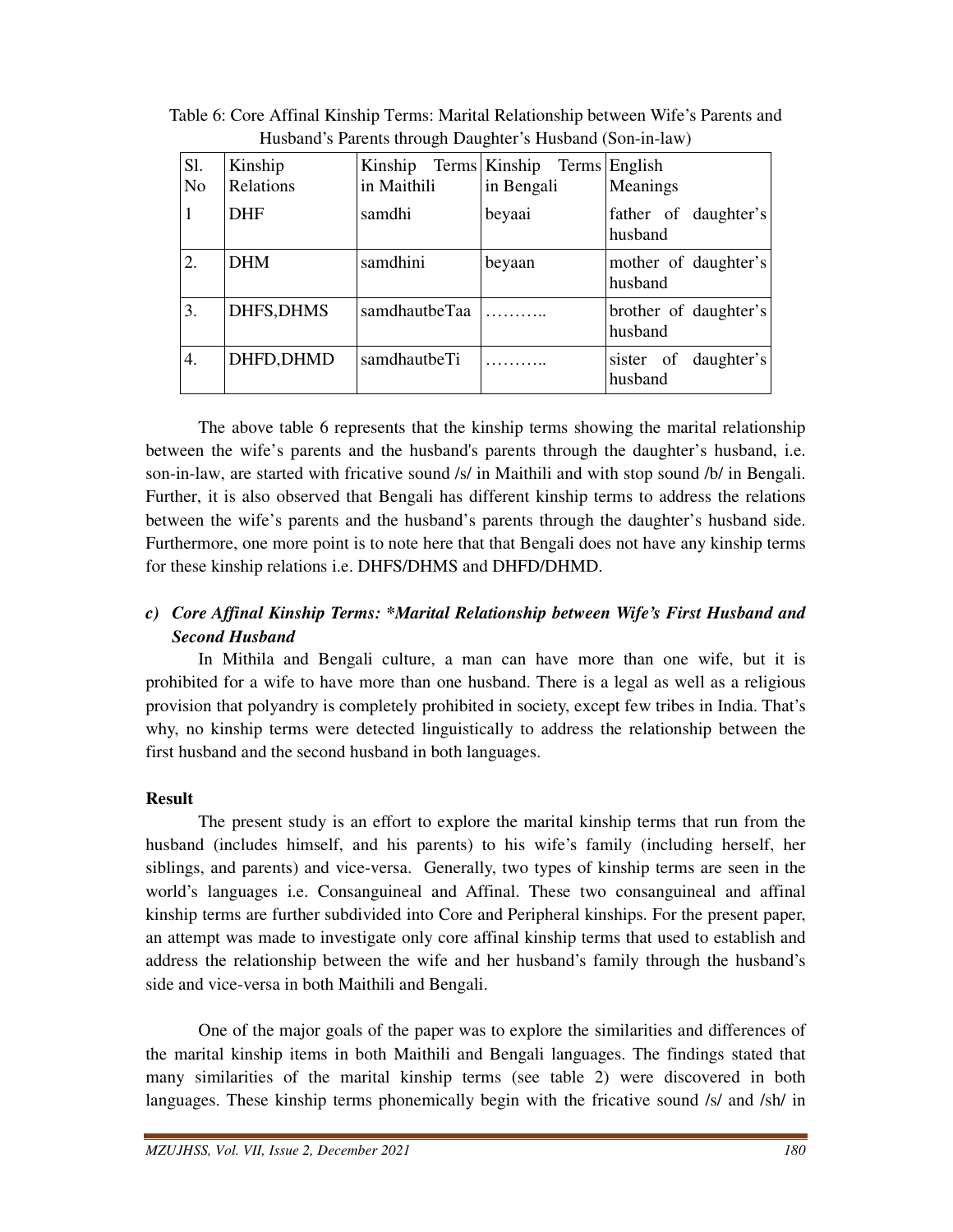Maithili and Bengali, respectively, when the kinship relations are established between the husband (including himself and his parents) and his wife's family (includes herself, her siblings, and parents) through the wife's side. However, these marital kinship terms are pronounced differently due to the sound systems of these languages. Further, it was also discovered that all the marital kinship items, except few establish kinship relations between the wife (including herself, and her parents) and her husband (including himself, his siblings, and parents) through the husband's side in both languages are similar, but they are pronounced differently because these languages have the different sound systems.

 Furthermore, it was noted that the kinship terms that identify the kinship relations between the husband's parents and the wife's parents through the wife's side and the husband's side are different in these languages. These kinship terms start with /s/ sound in Maithili, but not in Bengali (see tables 3 and 6). Additionally, it was also observed that no kinship terms were found in Bengali for the kinship relations, i.e., SWFS/SWMS and SWFD/SWMD (see table 3), and for the kinship relations, i.e. DHFS/DHMS and DHFD/DHMD, (see table 6). Apart from that, it also revealed that Bengali did not have any kinship term for these kinship relations i.e. to get re-married (sW) and the second or eloped wife (sW) as well, as Maithili did (see table 4). Therefore, the findings stated that there are a total of 39 and 33 marital kinship terms in Maithili and Bengali, respectively. The arithmetic analysis shows that Maithili and Bengali share around 70% of the similar and 24% of the different marital kinship terms, on average. Around 6% of the marital kinship terms are not found in Bengali as compared to Maithili.

 The second main objective of the current study was to show that all the main marital kinship terms establishing the kinship relations between the husband (including himself, and his parents) and his wife (including herself, her siblings, and parents) through the wife's side start with the fricative sound /s/ in Maithili and /sh/ in Bengali. The present result explored that a total of 23 and 19 marital kinship terms was found in Maithili and Bengali, respectively (see tables 2, 3, and 4). Further, it also investigated that all the total 23 marital kinship terms start with the fricative sound /s/ in Maithili, whereas 17 out of 19 affinal kinship terms begin with the fricative sound /sh/ in Bengali phonologically. Hence, 100% and 89% of the marital kinship terms started with /s/ and /sh/ sounds in Maithili and Bengali, respectively. Therefore, the main findings of the present study exhibit that on average, around 95% of marital kinship terms initially occurred with /s/ sound in Maithili and /sh/ sound in Bengali.

 The third aim of the current paper was to reveal that a few marital kinship terms that establish the kinship relations between the wife (including herself, and her parents) and her husband's family (includes himself, his siblings, and parents) through the husband's side, start with the fricative sound /s/ in Maithili and /sh/ in Bengali. The findings revealed that when the kinship relations establish between the wife (including herself, and her parents) and her husband family (including himself, his siblings, and parents), then only 3 out of 12 kinship terms start with the fricative sound /s/ and /sh/in Maithili and Bengali, respectively (see table 05). So, only 25% of the kinship terms in both Maithili and Bengali phonologically started with the fricative sounds /s/ and /sh/, respectively.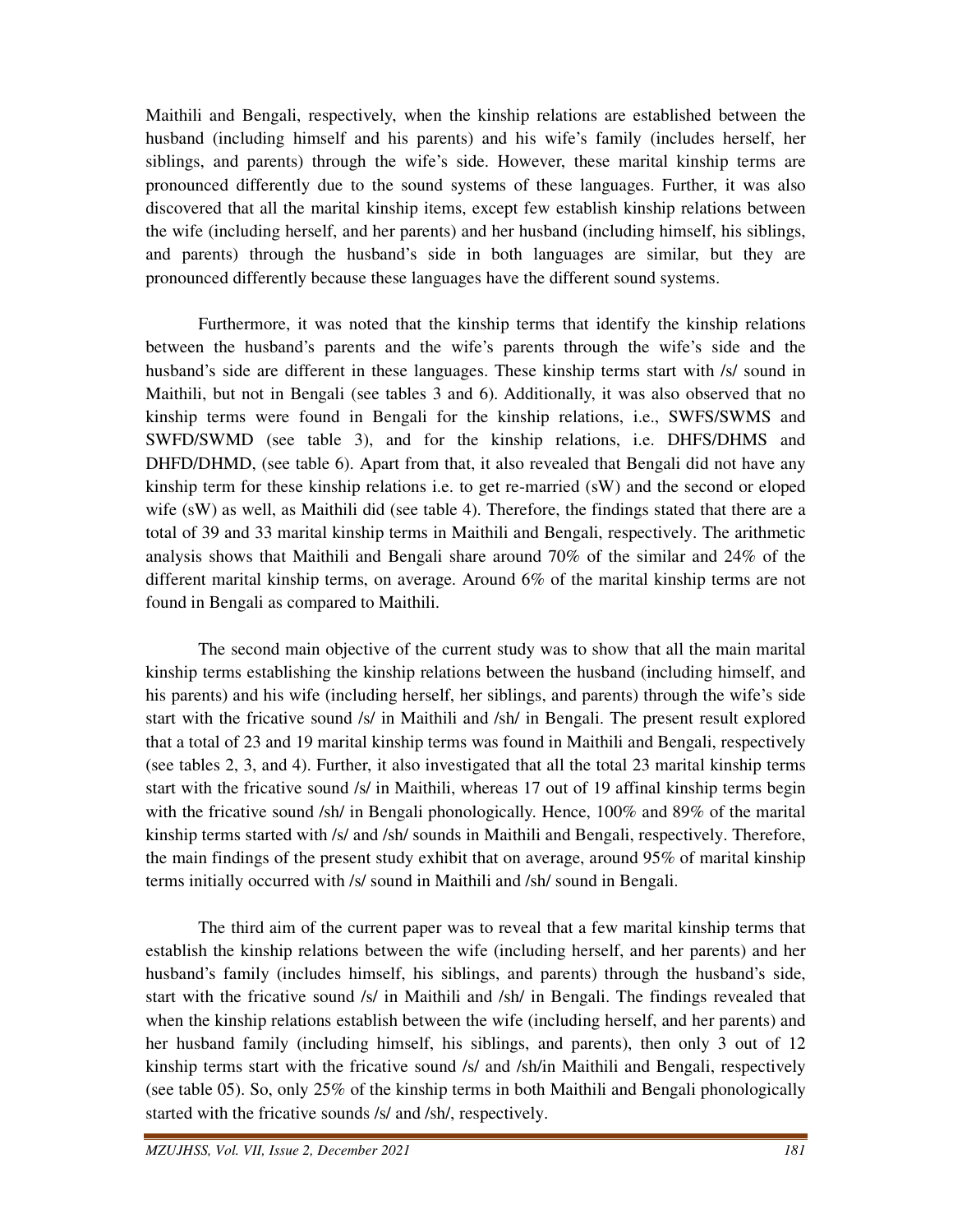#### **Summary and Conclusion**

 The current paper elaborately discussed the kinship terms, especially the core marital kinship terms, in both Maithili and Bengali languages. Based on the present observations, the findings can be summarized and concluded in the following bullet points.

- Kinship is a method of accepting and forming the relationship based on genetics, or blood and marriage.
- Kinship enhances group solidarity, organizes the group against enemies, and controls religious and social interaction, including marriage and gathering on rituals and religious ceremonies.
- Two types of kinship terms are found in a language, i.e. the Consanguineal kinship (based on blood/genetics) and the Affinal kinship (based on marriage). These are further subdivided into the Core and Peripheral kinship.
- Like other languages, many affinal kinship terms are explored in Maithili and Bengali. These two languages show around 70% of the similar and 24% of the different marital kinship terms, on average. The kinship terms like languages get changed slightly from region to region.
- 100% and 89% of the marital kinship terms phonologically start with the fricative sounds /s/ and /sh/ in Maithili and Bengali, respectively, when the kinship terms identify the kinship relations between the husband (including himself, and his parents) and his wife's family (including herself, her siblings, and her parents) through the wife's side.
- Only 25% of the marital kinship terms are phonologically started with the fricative phonemes /s/ and /sh/ in Maithili and Bengali, respectively, when the kinship relations run from the wife (including herself and her parents) to the husband's family (including himself, his siblings, and his parents) through the husband's side.
- The present result also provides a socio-cultural and traditional beauty that the word 'shaadi' (marriage) itself starts with the fricative sound /sh/ in Maithili and Bengali. After the marriage, the core marital kinship terms also start with the same sounds /s/ and /sh/ in both languages.

#### **Future Projection**

 Based on the present observations and findings, it may be hypothesized that the occurrence of the fricative sound /s/ and /sh/ at the initial position of the martial kinship terminologies in Maithili and Bengali, respectively may be a feature of the eastern languages or Indo-Aryan languages. It needs to be investigated with the larger data.

\*\*\*\*\*\*\*

#### **References**

Chatterji, S. K.*The Origin and Development of the Bengali Language*.Calcutta: Calcutta University Press, India, 1926. Print.

Fortes, M. *Kinship and the Social Order*. New York: Aldine Publishing Co. 1969.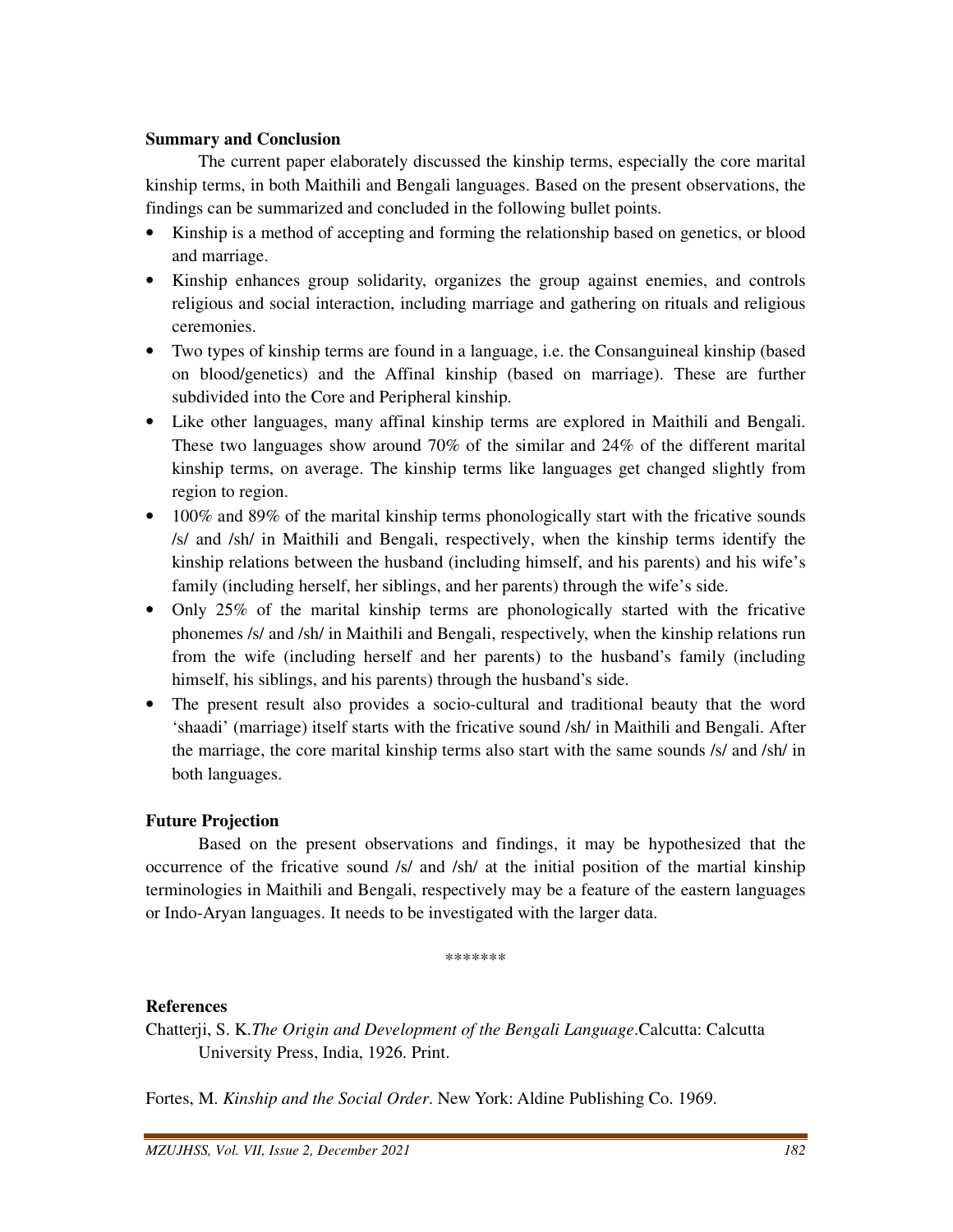Fox, Robin.*Kinship and Marriage*. UK: Pelican Books. P. 30. 1967. Print.

- Grierson, G. A. *Seven Grammar of the Dialects and Subdialects of Bihar language*. Part-I 'Introductory', Calcutta: Bengal Secretariat Press. 1983a.
- Inden, R. B and Nicholas, R. W. *Kinship in Bengali Culture*. USA: Chronicle Books. 2005. Print.
- Jamous, Raymond.*La relation frère-sœur :parenté et rites chez les Meo de l'Inde du Nord.*  Paris, Éditions de l'EHESS.1991.
- Koul, Omkar. N. *Modern Hindi Grammar*. USA: Dunwoody Press. 2008. Print.
- Leaf, Murray."The Punjabi Kinship Terminology as a Semantic System".*American Anthropologist* 73 (1971): 545-554.
- Maloth, Upender. "Lambada Kinship Terms as Terms of Reference and Address: A Sociolinguistic Study". *International Journal of Humanities and Social Science Invention.* 3:4 (2014): 07-09.
- Morgan, Lewis Henry. *Systems of Consanguinity and Affinity of the Human Family*. Washington, DC: Smithsonian Institution. 1871. Print.
- Murdock, G. P. *Social Structure*. New York: Macmillan. 1949. Print.
- Read, D. W. *What is Kinship? In The Cultural Analysis of Kinship: The Legacy of David Schneider and Its Implications for Anthropological Relativism*, R. Feinberg and M. Ottenheimer eds. University of Illinois Press, Urbana. 2001
- Rivers, W. H. R. *Social Organization*. London: Dawsons of Pall Mall. 1924. Print.
- Sarma, Saikia, et al. "Kinship Terms in Assmese Language". Department of Computer Science, Guwahati University. 2005. (https://www.cfilt.iitb.ac.in/wordnet/webhwn/IndoWordnetPapers/05\_iwn\_Kinship%2 0Terms%20In%20Assamese%20Language.pdf)
- Scheffler, H. W and Lounsbury, F. *A Study in Structural Semantics: The SirionoKinship System*. Englewood Cliffs: Prentice Hall. 1971.
- Suryanarayana, Neelakshi and Larina, Tatiana."English and Hindi Address Forms in a Bilingual Context". *Linguistic LAUD Agency*. 2012.